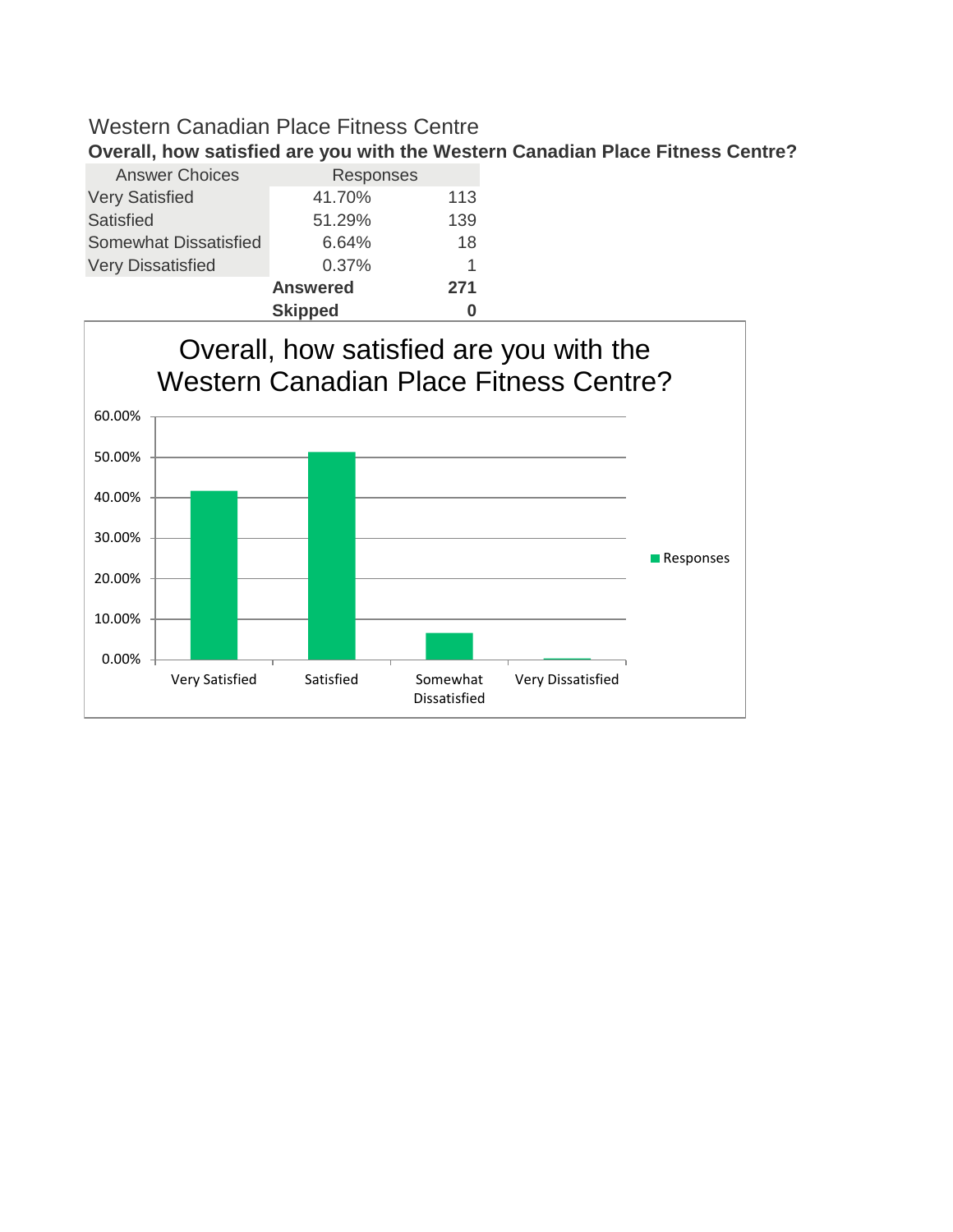**How likely are you to continue to be a member of the Fitness Centre?**

| <b>Answer Choices</b>  | Responses |     |  |  |  |
|------------------------|-----------|-----|--|--|--|
| <b>Very Likely</b>     | 55.72%    | 151 |  |  |  |
| <b>Most Likely</b>     | 33.21%    | 90  |  |  |  |
| Somewhat Likely        | 9.96%     | 27  |  |  |  |
| Not Very Likely        | 1.11%     | 3   |  |  |  |
| <b>Answered</b><br>271 |           |     |  |  |  |
|                        |           |     |  |  |  |

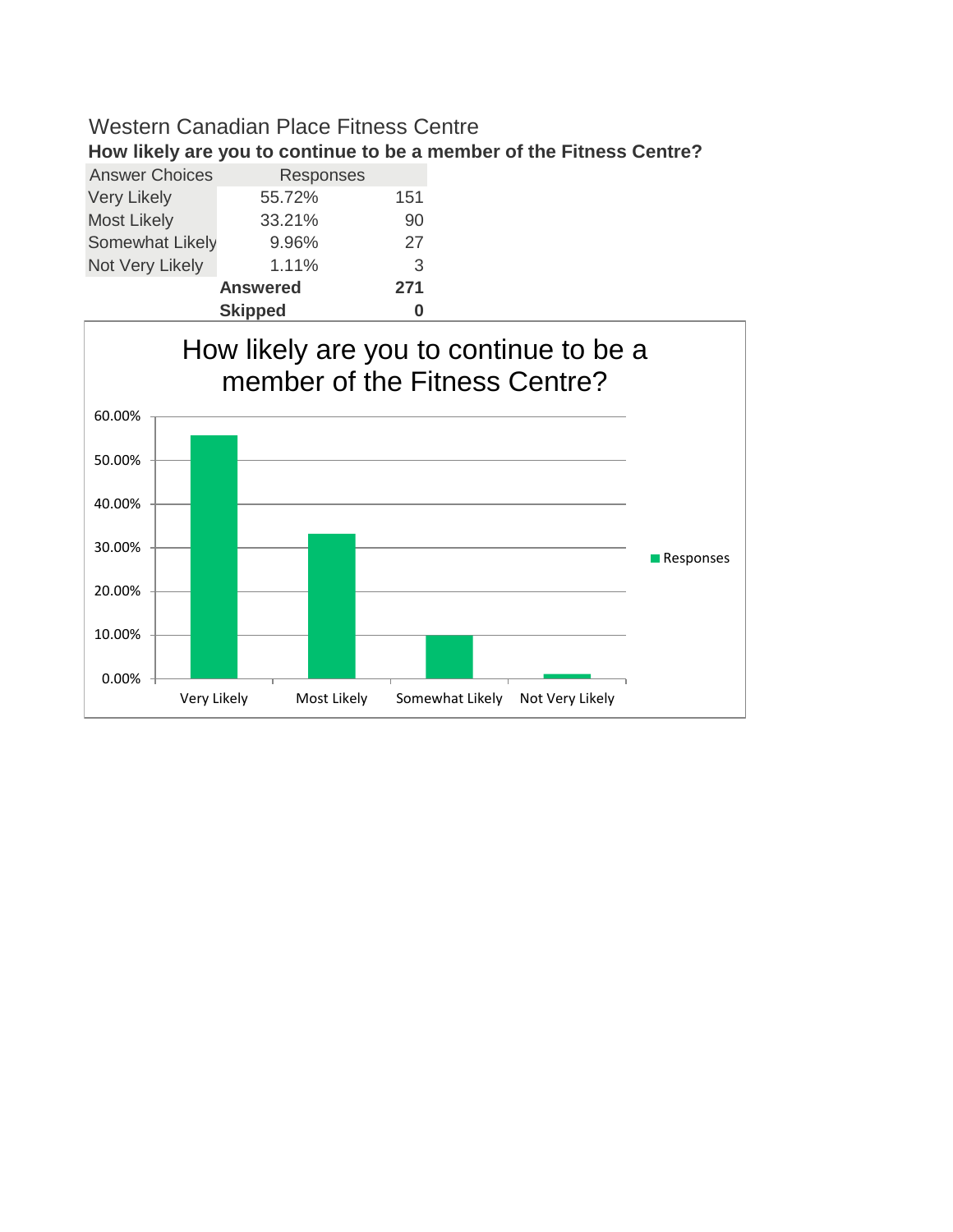**How likely are you to recommend the Fitness Centre to someone else?**

| <b>Answer Choices</b> | Responses       |     |  |  |
|-----------------------|-----------------|-----|--|--|
| <b>Very Likely</b>    | 41.33%          | 112 |  |  |
| <b>Most Likely</b>    | 34.32%          | 93  |  |  |
| Somewhat Likely       | 19.56%          | 53  |  |  |
| Not Very Likely       | 4.80%           | 13  |  |  |
|                       | <b>Answered</b> | 271 |  |  |
| <b>Skipped</b>        |                 |     |  |  |

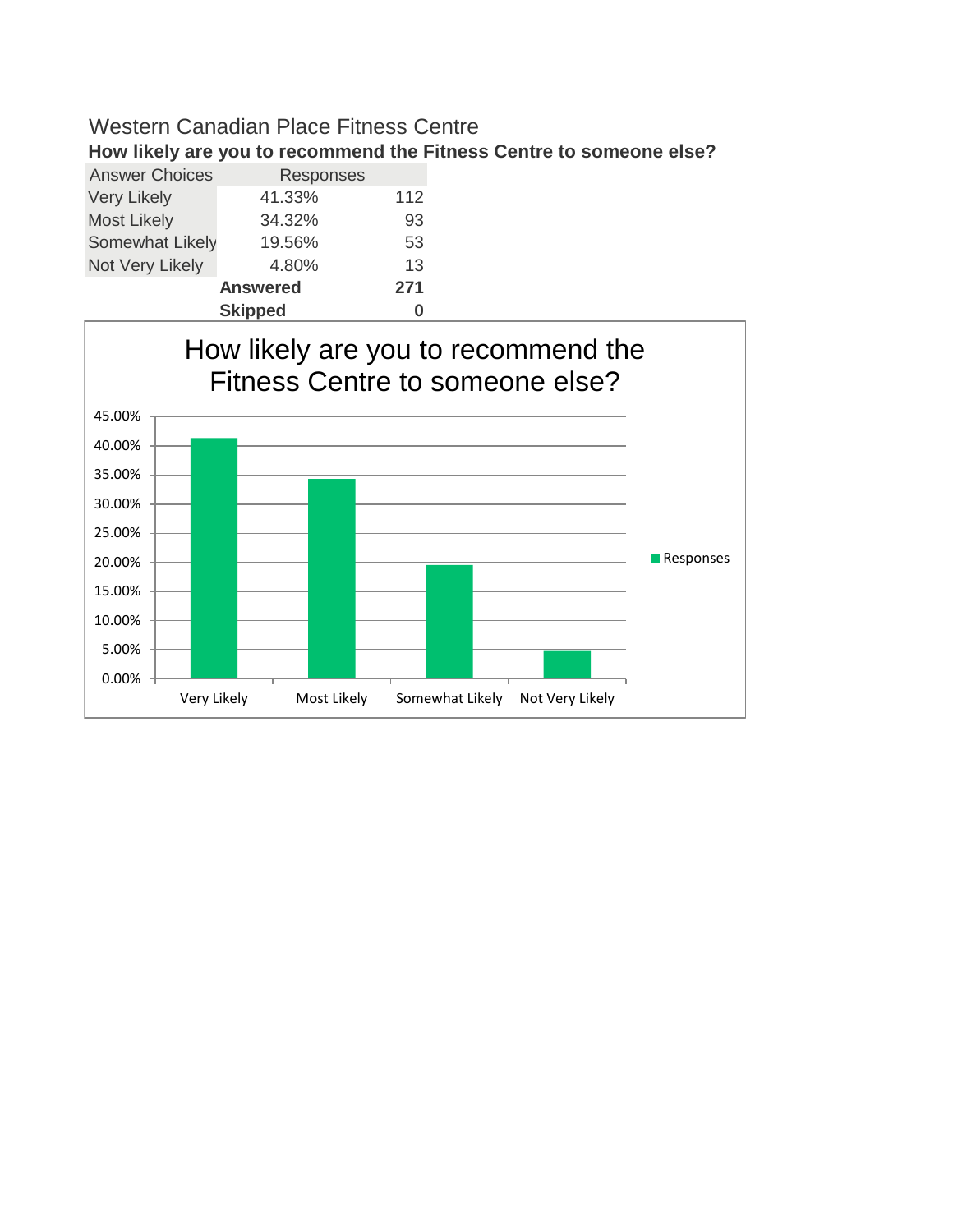**The Western Canadian Place Fitness Centre is an organization I can always trust.**

| <b>Answer Choices</b>   | Responses       |     |
|-------------------------|-----------------|-----|
| <b>Strongly Agree</b>   | 42.07%          | 114 |
| Agree                   | 56.09%          | 152 |
| <b>Somewhat Disagre</b> | 1.48%           | 4   |
| <b>Disagree</b>         | 0.37%           | 1   |
|                         | <b>Answered</b> | 271 |
| <b>Skipped</b>          |                 |     |

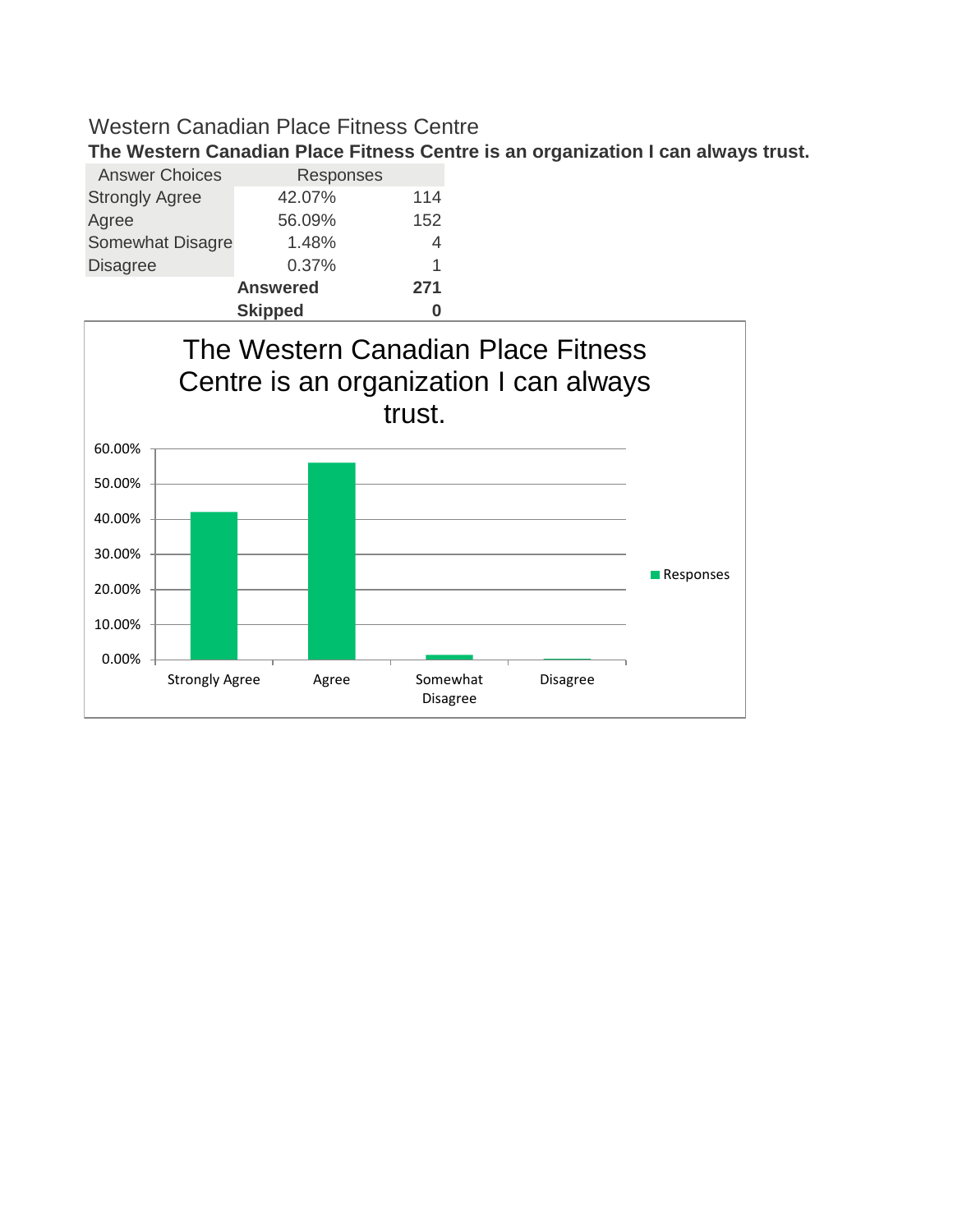**The Fitness Centre staff always deliver on what they promise.**

| <b>Answer Choices</b>   | Responses       |               |
|-------------------------|-----------------|---------------|
| <b>Strongly Agree</b>   | 40.59%          | 110           |
| Agree                   | 56.83%          | 154           |
| <b>Somewhat Disagre</b> | 1.85%           | 5             |
| <b>Disagree</b>         | 0.74%           | $\mathcal{P}$ |
|                         | <b>Answered</b> | 271           |
|                         | <b>Skipped</b>  |               |

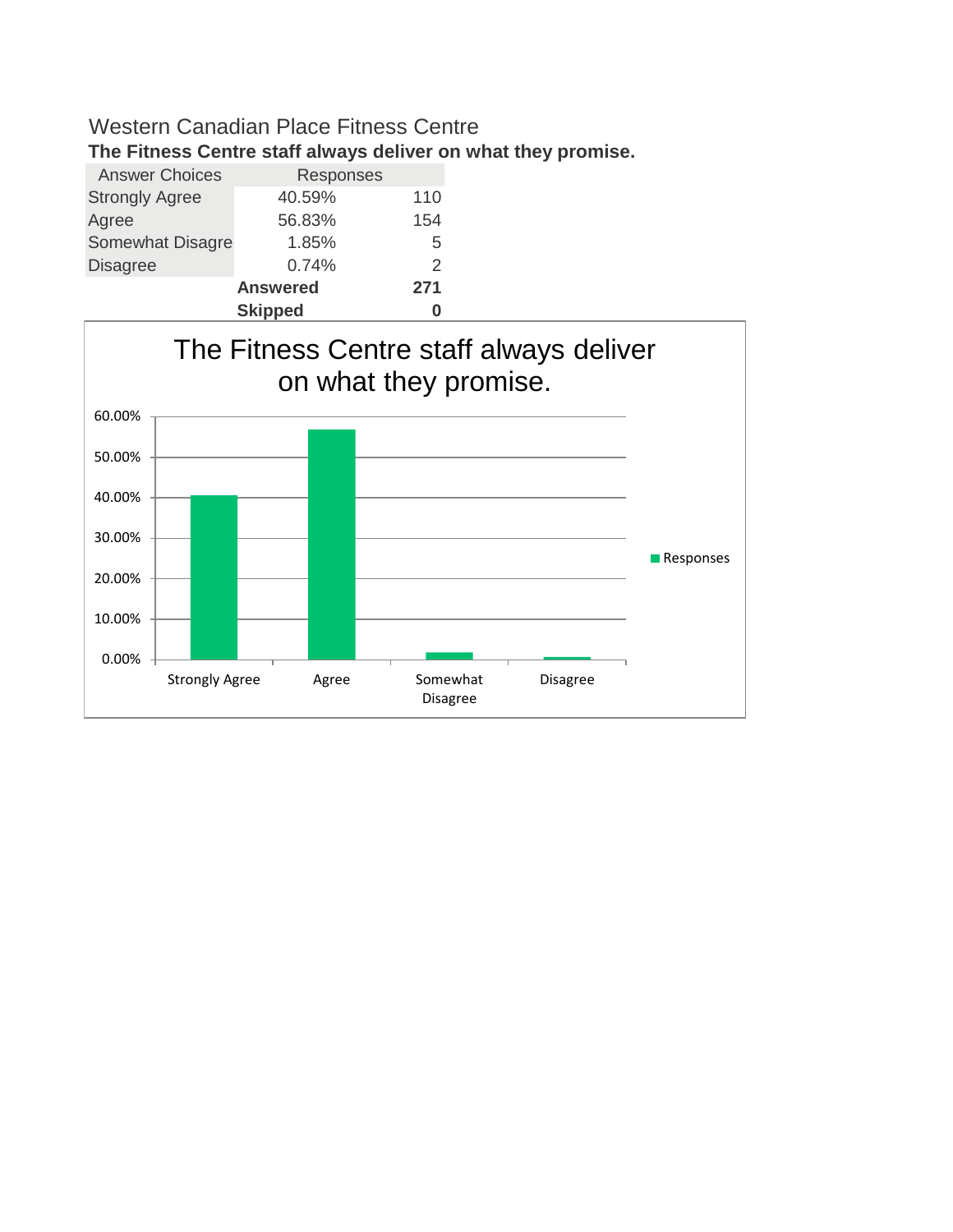| <b>Answer Choices</b> | Responses       |     |
|-----------------------|-----------------|-----|
| <b>Strongly Agree</b> | 55.35%          | 150 |
| Agree                 | 44.28%          | 120 |
| Somewhat Disagre      | 0.00%           | O   |
| <b>Disagree</b>       | 0.37%           | 1   |
|                       | <b>Answered</b> | 271 |
|                       |                 |     |



## **The Fitness Centre staff always treat me fairly.**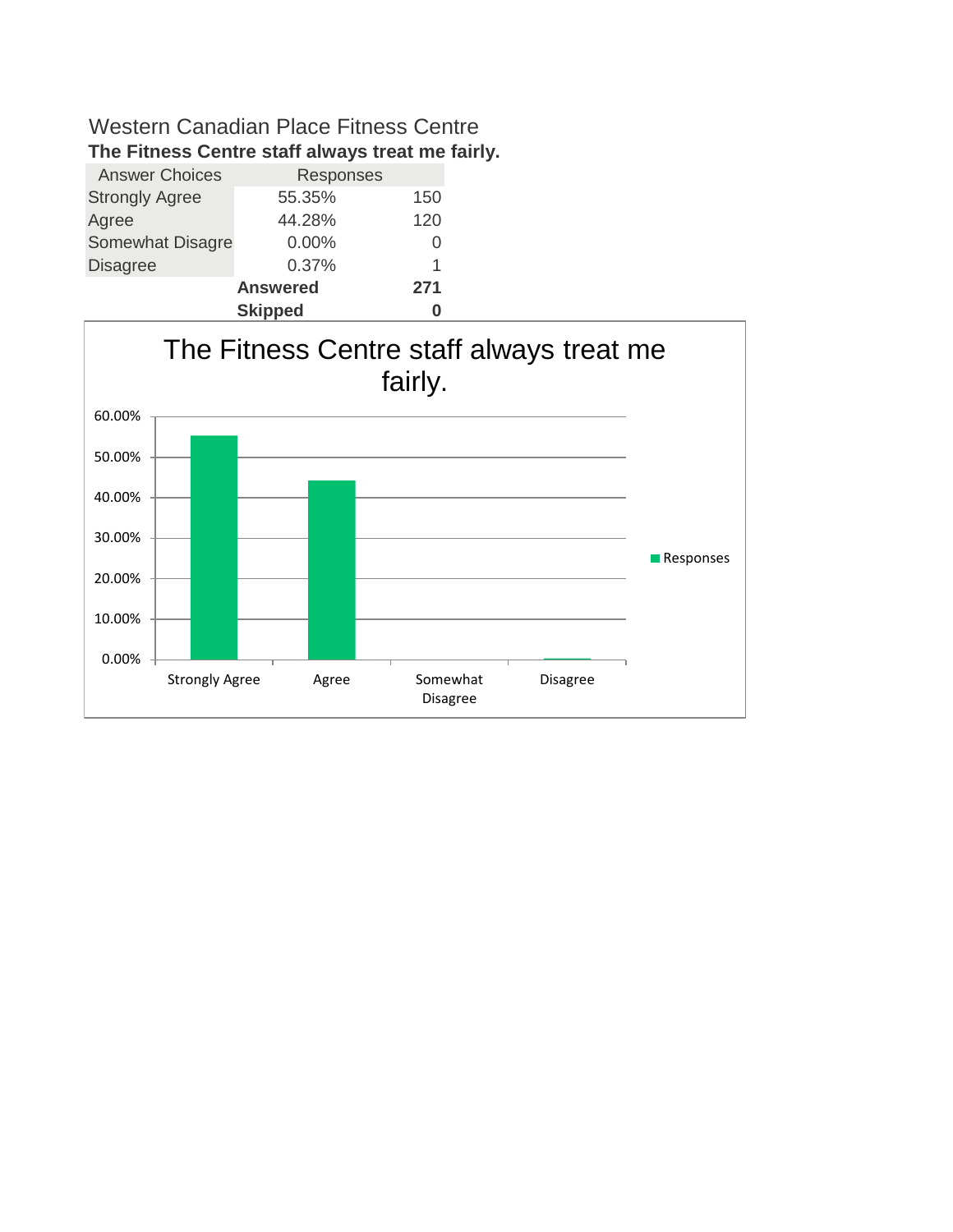**If a problem comes up, I can always count on the Fitness Centre staff to reach a fair and satisfactory solution.**

| <b>Answer Choices</b>   | Responses       |     |  |  |  |
|-------------------------|-----------------|-----|--|--|--|
| <b>Strongly Agree</b>   | 39.85%          | 108 |  |  |  |
| Agree                   | 55.72%          | 151 |  |  |  |
| <b>Somewhat Disagre</b> | 4.43%           | 12  |  |  |  |
| <b>Disagree</b>         | 0.00%           | Ω   |  |  |  |
|                         | <b>Answered</b> | 271 |  |  |  |
| <b>Skipped</b>          |                 |     |  |  |  |

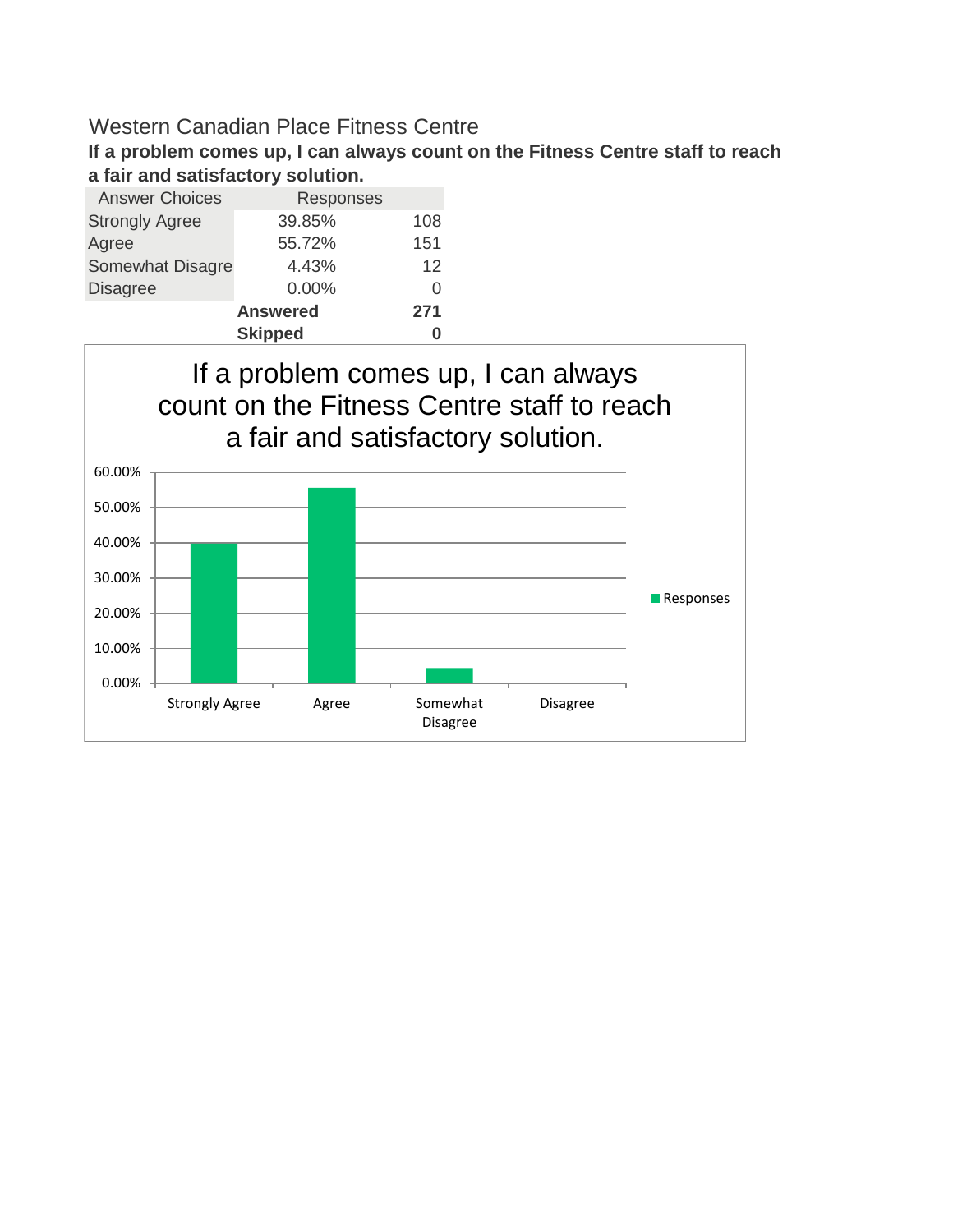**I feel proud to be a Western Canadian Place Fitness Centre member.**

| <b>Answer Choices</b>   | Responses       |     |  |  |
|-------------------------|-----------------|-----|--|--|
| <b>Strongly Agree</b>   | 28.41%          | 77  |  |  |
| Agree                   | 62.36%          | 169 |  |  |
| <b>Somewhat Disagre</b> | 8.12%           | 22  |  |  |
| <b>Disagree</b>         | 1.11%           | 3   |  |  |
|                         | <b>Answered</b> | 271 |  |  |
|                         | <b>Skipped</b>  |     |  |  |

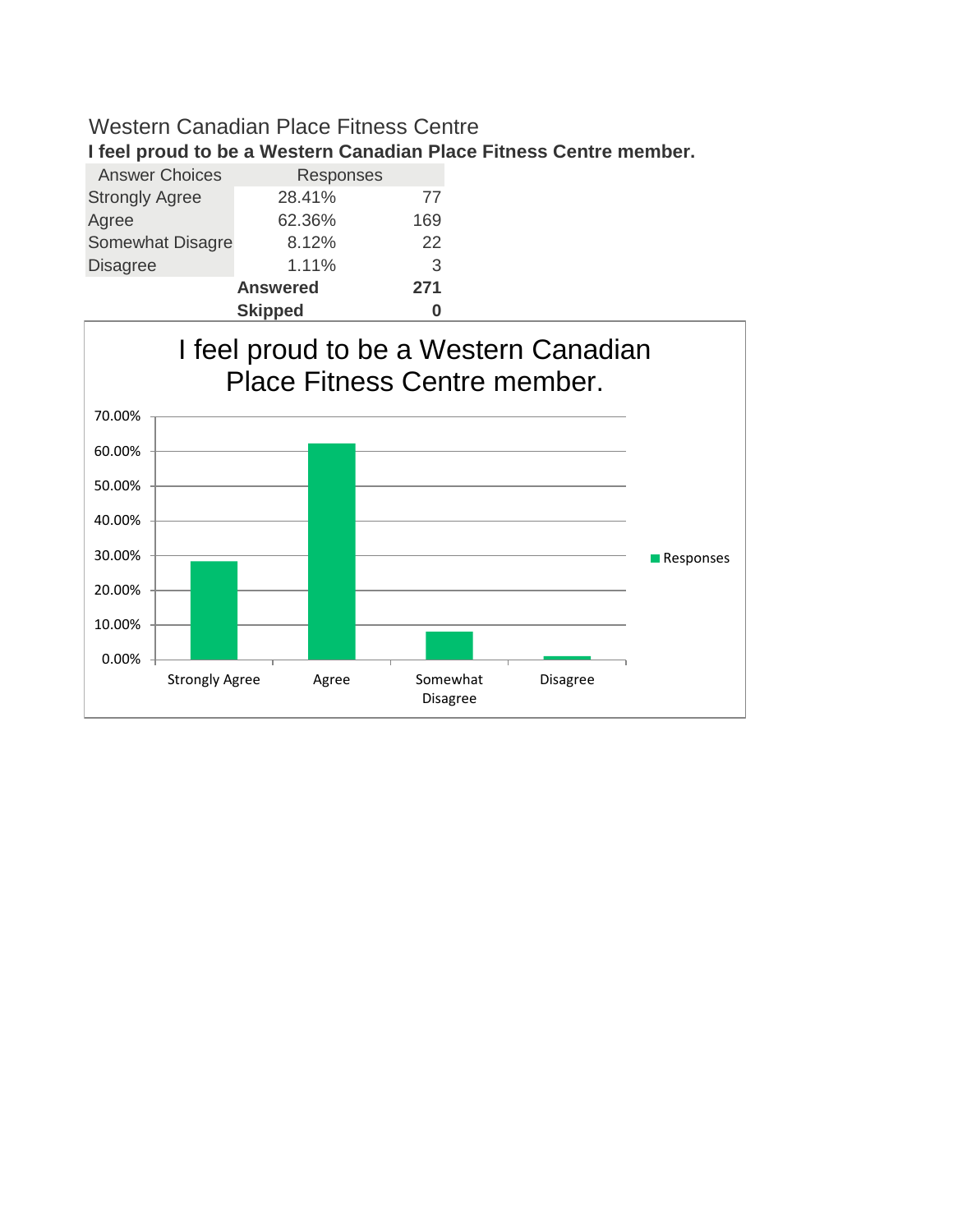**I feel that the Fitness Centre staff always treat me with respect.**

| <b>Answer Choices</b> | Responses       |     |  |  |
|-----------------------|-----------------|-----|--|--|
| <b>Strongly Agree</b> | 56.83%          | 154 |  |  |
| Agree                 | 41.33%          | 112 |  |  |
| Somewhat Disagre      | 1.85%           | 5   |  |  |
| <b>Disagree</b>       | $0.00\%$        | 0   |  |  |
|                       | <b>Answered</b> |     |  |  |
|                       | <b>Skipped</b>  |     |  |  |

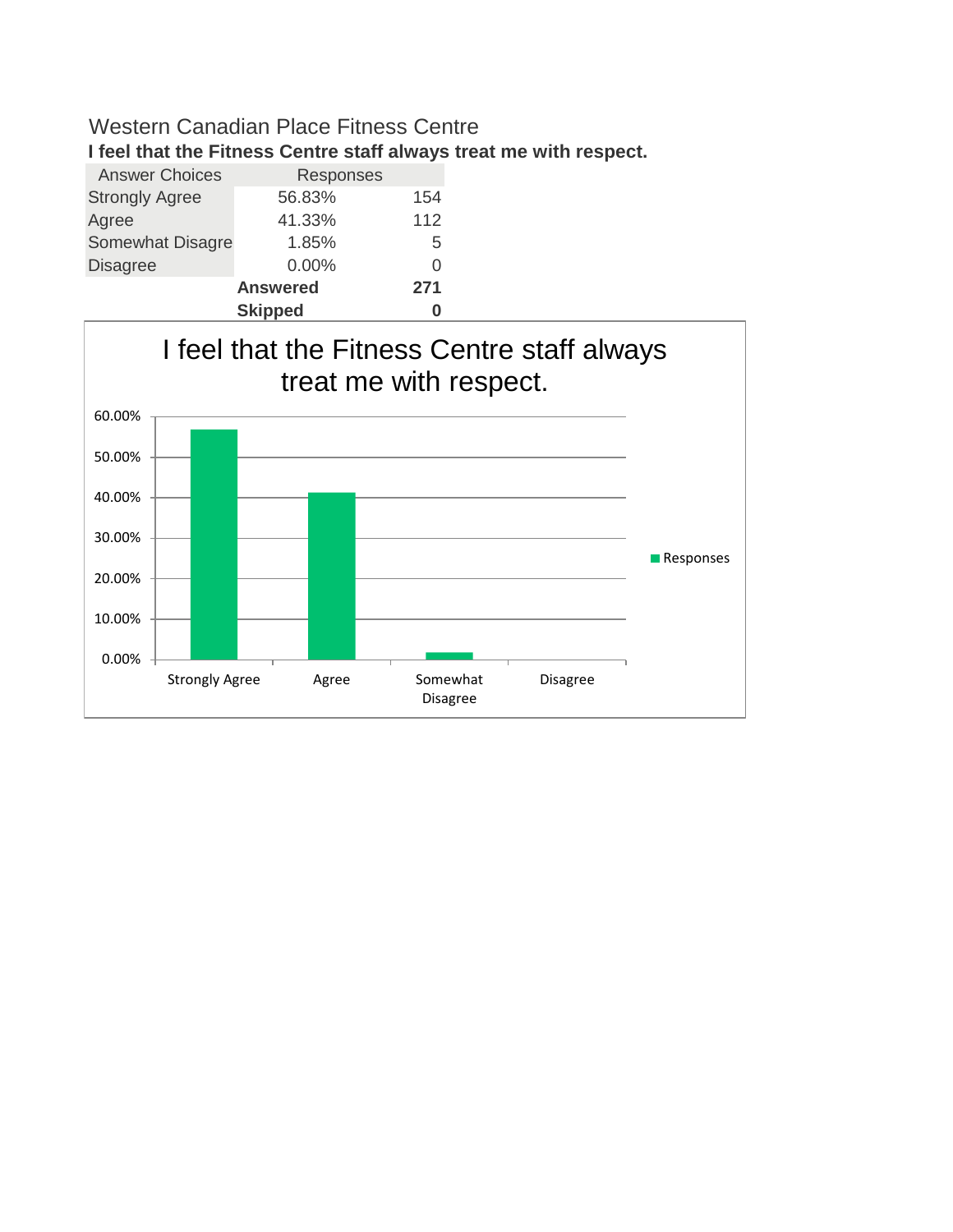**I feel that I am progressing towards my personal fitness and health goals as a result of the services offered at the Fitness Centre.**

| <b>Answer Choices</b>   | Responses       |     |  |  |
|-------------------------|-----------------|-----|--|--|
| <b>Strongly Agree</b>   | 29.89%          | 81  |  |  |
| Agree                   | 60.89%          | 165 |  |  |
| <b>Somewhat Disagre</b> | 6.64%           | 18  |  |  |
| <b>Disagree</b>         | 2.58%           |     |  |  |
|                         | <b>Answered</b> | 271 |  |  |
| <b>Skipped</b>          |                 |     |  |  |

I feel that I am progressing towards my personal fitness and health goals as a result of the services offered at the Fitness Centre.

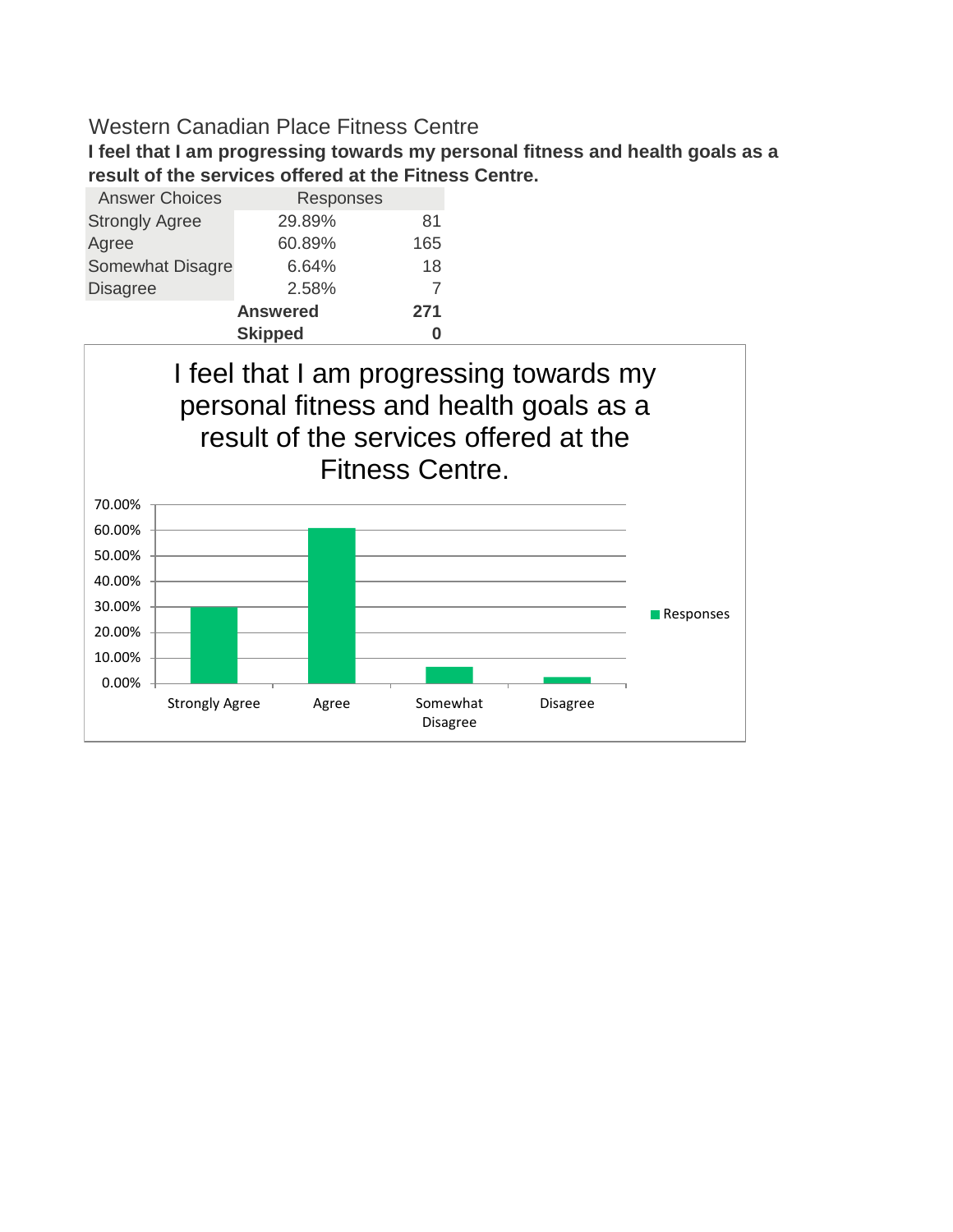#### Western Canadian Place Fitness Centre **Based on a scale of 1 to 5; where 5 represents "Extremely Satisfied" and 1 represents "Extremely Dissatisfied"**

How would you rate the quality of fitness equipment at the Fitness Centre?

| Extremely |    |        |     |        |    |       |    | Extremely    |  |       |  |
|-----------|----|--------|-----|--------|----|-------|----|--------------|--|-------|--|
| Satisfied |    |        |     |        |    |       |    | Dissatisfied |  | N/A   |  |
| 18.11%    | 48 | 53.21% | 141 | 17.74% | 47 | 8.68% | 23 | 0.75%        |  | 1.51% |  |
|           |    |        |     |        |    |       |    |              |  |       |  |

How would you rate the quality of Member Incentive Challenge Programs?

| Extremely |    |        |      |        |    |       |   | Extremely    |        |     |
|-----------|----|--------|------|--------|----|-------|---|--------------|--------|-----|
| Satisfied |    |        |      |        |    |       |   | Dissatisfied | N/A    |     |
| 15.85%    | 42 | 32.83% | - 87 | 21.89% | 58 | 3.40% | a | 0.38%        | 25.66% | -68 |

How would you rate the quality of the squash programs? (IF YOU DO NOT PLAY SQUASH, PLEASE CHECK THE DK/NA BOX)

| Extremely |  |       |    |       |   |       | Extremely |              |        |     |
|-----------|--|-------|----|-------|---|-------|-----------|--------------|--------|-----|
| Satisfied |  |       |    |       |   |       |           | Dissatisfied | N/A    |     |
| 2.66%     |  | 6.08% | 16 | 3.04% | 8 | 0.38% |           | $0.38\%$     | 87.45% | 230 |

How would you rate the quality of the fitness consultant service at the Fitness Centre?

|           | Extremely |        |    |       |    |       | Extremely      |              |  |        |     |
|-----------|-----------|--------|----|-------|----|-------|----------------|--------------|--|--------|-----|
| Satisfied |           |        |    |       |    |       |                | Dissatisfied |  | N/A    |     |
| 15.09%    | 40        | 24.91% | 66 | 9.81% | 26 | 1.51% | $\overline{4}$ | $1.51\%$     |  | 47.17% | 125 |
|           |           |        |    |       |    |       |                |              |  |        |     |

How would you rate the quality of personal training (fee-for-service) at the Fitness Centre?

| Extremely |        |        |    |       |  |       |   | Extremely    |        |        |     |
|-----------|--------|--------|----|-------|--|-------|---|--------------|--------|--------|-----|
| Satisfied |        |        |    |       |  |       |   | Dissatisfied |        | N/A    |     |
| 10.19%    | $\sim$ | 11.32% | 30 | 6.42% |  | 2.26% | 6 | 1.13%        | റ<br>v | 68.68% | 182 |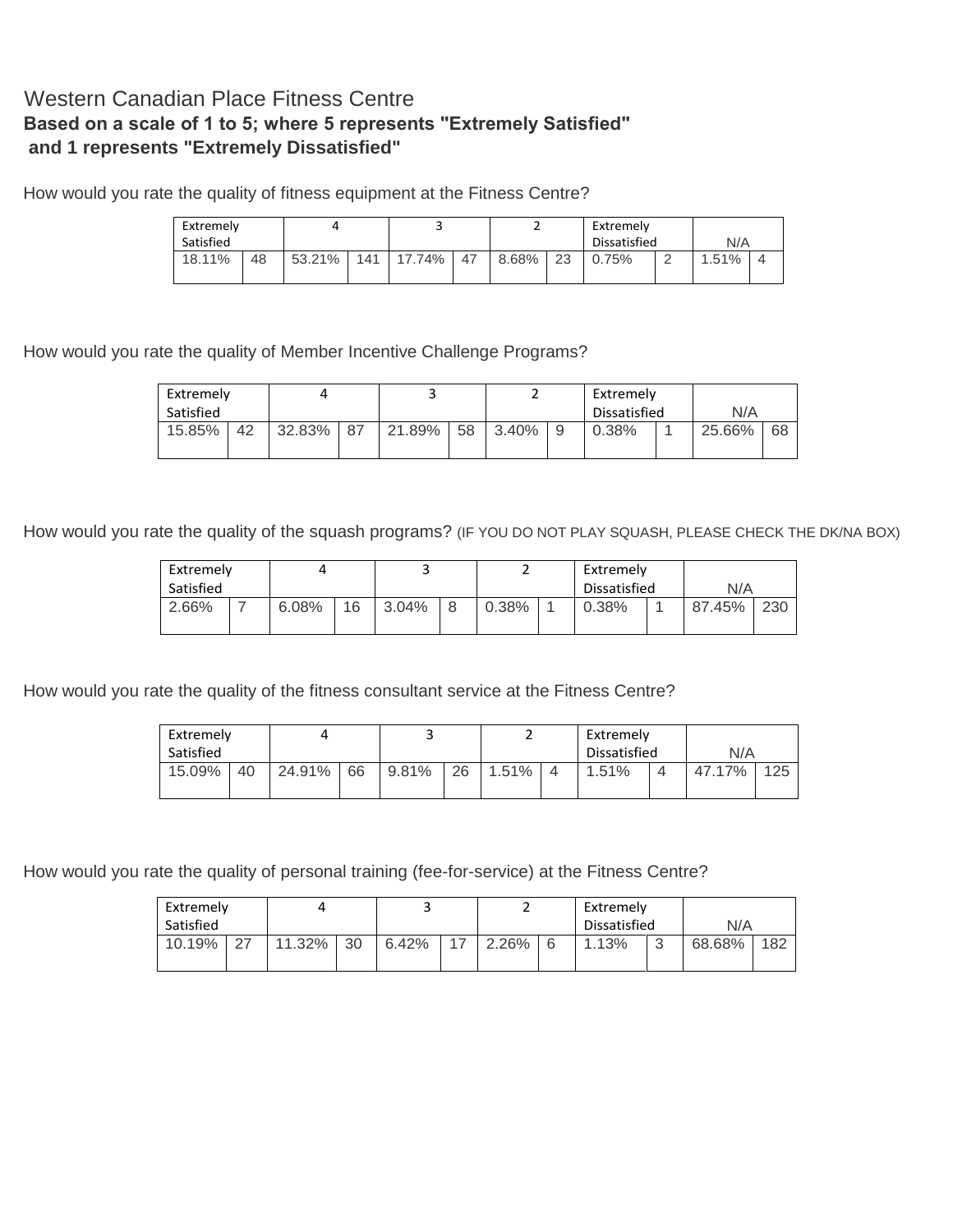How would you rate the quality of Massage Therapy Services?

| Extremely |    |        |    |       |    | Extremely    |    |       |        |        |     |
|-----------|----|--------|----|-------|----|--------------|----|-------|--------|--------|-----|
| Satisfied |    |        |    |       |    | Dissatisfied |    | N/A   |        |        |     |
| $9.85\%$  | 26 | 10.98% | 29 | 9.47% | 25 | 4.55%        | 12 | 1.14% | $\sim$ | 64.02% | 169 |

How would you rate the quality of Registered Dietitian Services at the Western Canadian Place Fitness Centre?

| Extremely |    |       |    |       |   |       |  | Extremely    |             |        |     |
|-----------|----|-------|----|-------|---|-------|--|--------------|-------------|--------|-----|
| Satisfied |    |       |    |       |   |       |  | Dissatisfied |             | N/A    |     |
| 5.28%     | 14 | 4.91% | 13 | 3.40% | 9 | 1.51% |  | 1.13%        | $\sim$<br>J | 83.77% | 222 |

How would you rate the cleanliness at the Fitness Centre?

| Extremely |    |  |                                                 |  | Extremely    |   |       |  |
|-----------|----|--|-------------------------------------------------|--|--------------|---|-------|--|
| Satisfied |    |  |                                                 |  | Dissatisfied |   | N/A   |  |
| 36.23%    | 96 |  | 43.77%   116   13.21%   35   4.53%   12   1.89% |  |              | 5 | 0.38% |  |
|           |    |  |                                                 |  |              |   |       |  |

How would you rate the quality of general maintenance of the Fitness Centre?

| Extremely    |        |     |        |    |       |  | Extremely    |   |       |  |
|--------------|--------|-----|--------|----|-------|--|--------------|---|-------|--|
| Satisfied    |        |     |        |    |       |  | Dissatisfied |   | N/A   |  |
| 70<br>27.27% | 53.41% | 141 | 13.64% | 36 | 3.03% |  | 2.27%        | 6 | 0.38% |  |

How would you rate the quality of member communication from the Fitness Centre?

| Extremely |    |        |     |        |    |       |    |              | Extremely |      |   |
|-----------|----|--------|-----|--------|----|-------|----|--------------|-----------|------|---|
| Satisfied |    |        |     |        |    |       |    | Dissatisfied |           | N/A  |   |
| 29.43%    | 78 | 51.70% | 137 | 12.45% | 33 | 3.77% | 10 | 0.75%        | $\sim$    | .89% | 5 |

How would you rate the value you receive for your membership fees?

| Extremely |    |        |     |        |    |        |     | Extremely    |          |   |
|-----------|----|--------|-----|--------|----|--------|-----|--------------|----------|---|
| Satisfied |    |        |     |        |    |        |     | Dissatisfied | N/A      |   |
| 24.91%    | 66 | 40.00% | 106 | 18.11% | 48 | 11.70% | -31 | 4.15%        | $1.13\%$ | ີ |
|           |    |        |     |        |    |        |     |              |          |   |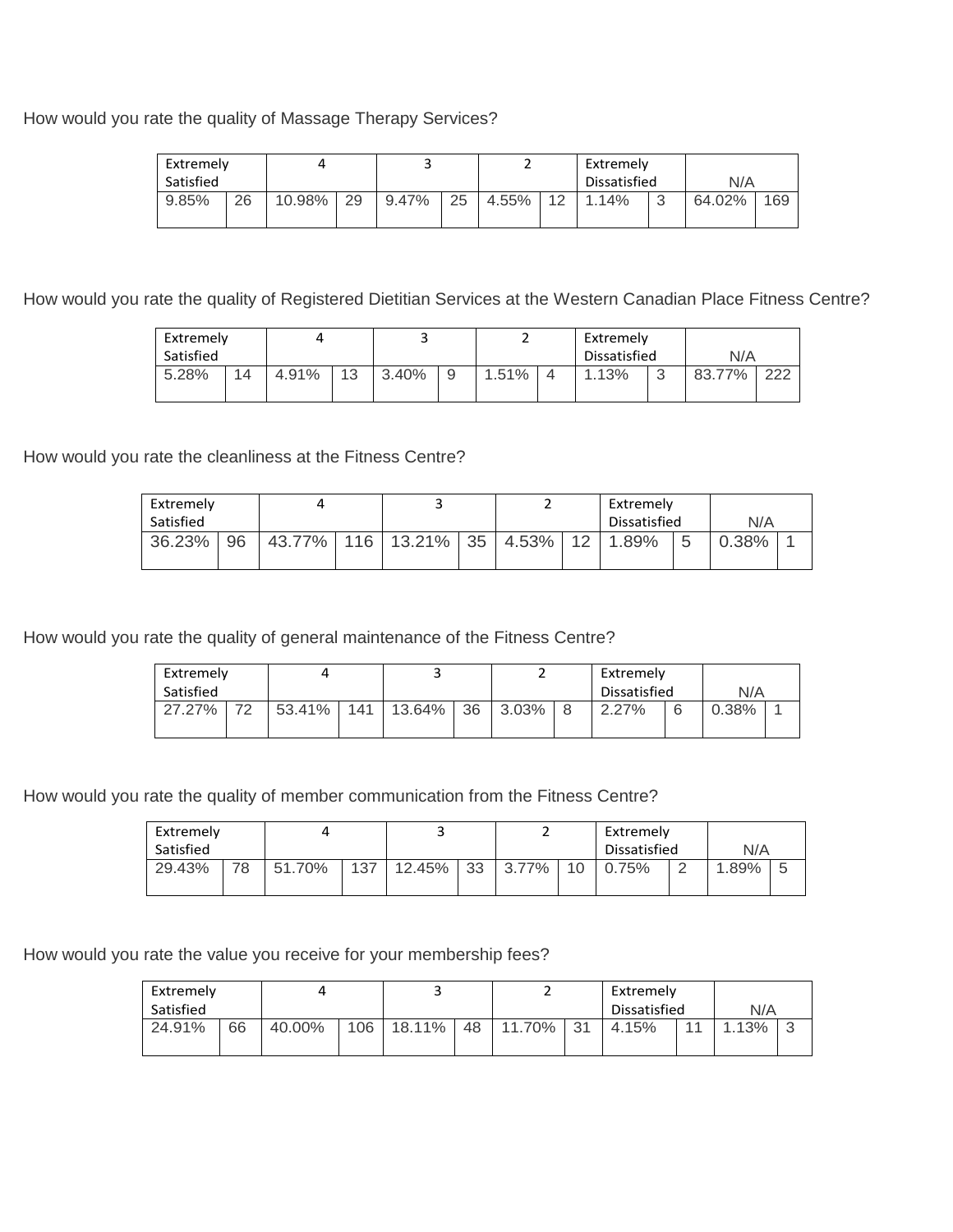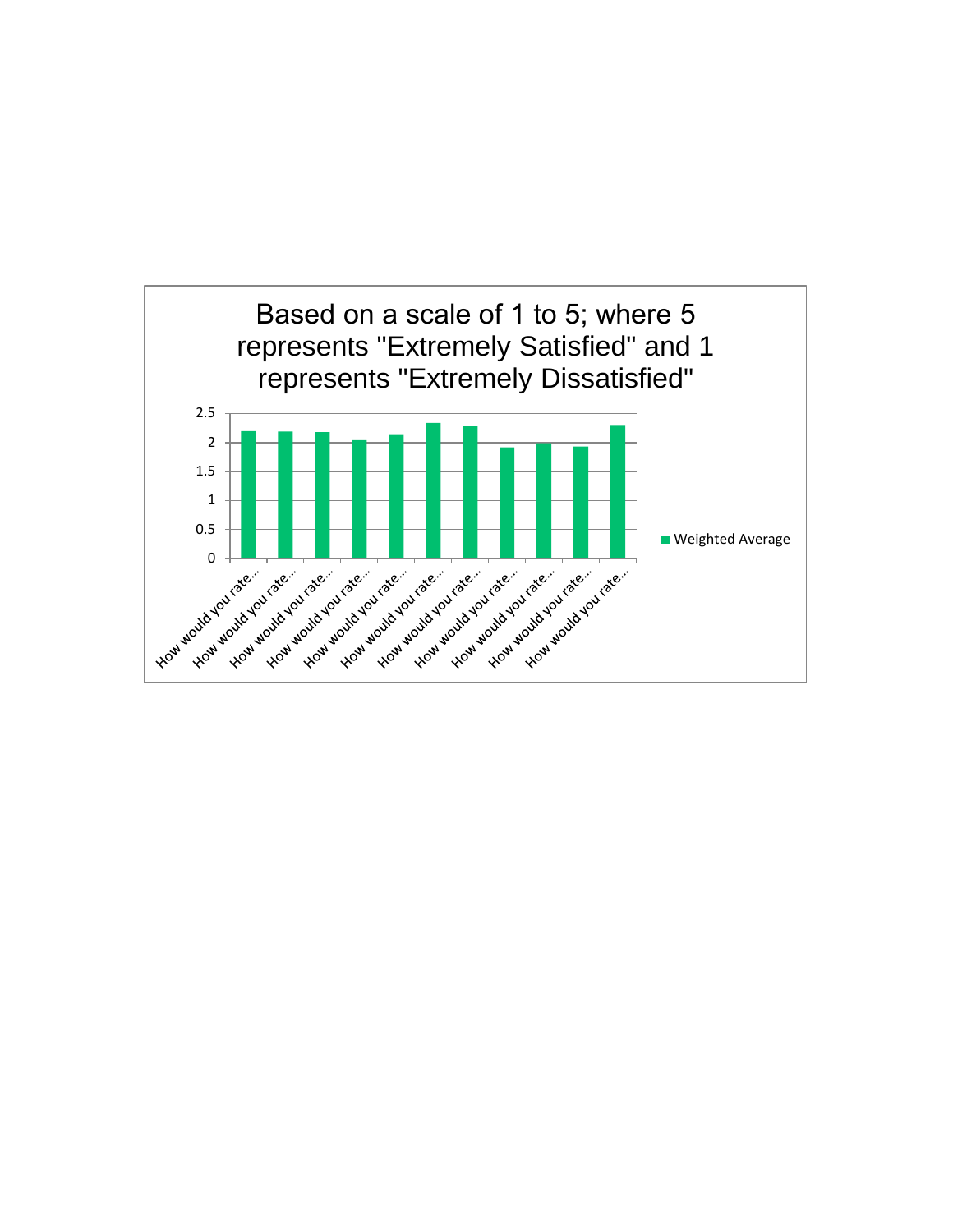| -------               |                 |     |
|-----------------------|-----------------|-----|
| <b>Answer Choices</b> | Responses       |     |
| Male                  | 61.45%          | 161 |
| Female                | 38.55%          | 101 |
|                       | <b>Answered</b> | 262 |
|                       | <b>Skipped</b>  | 9   |

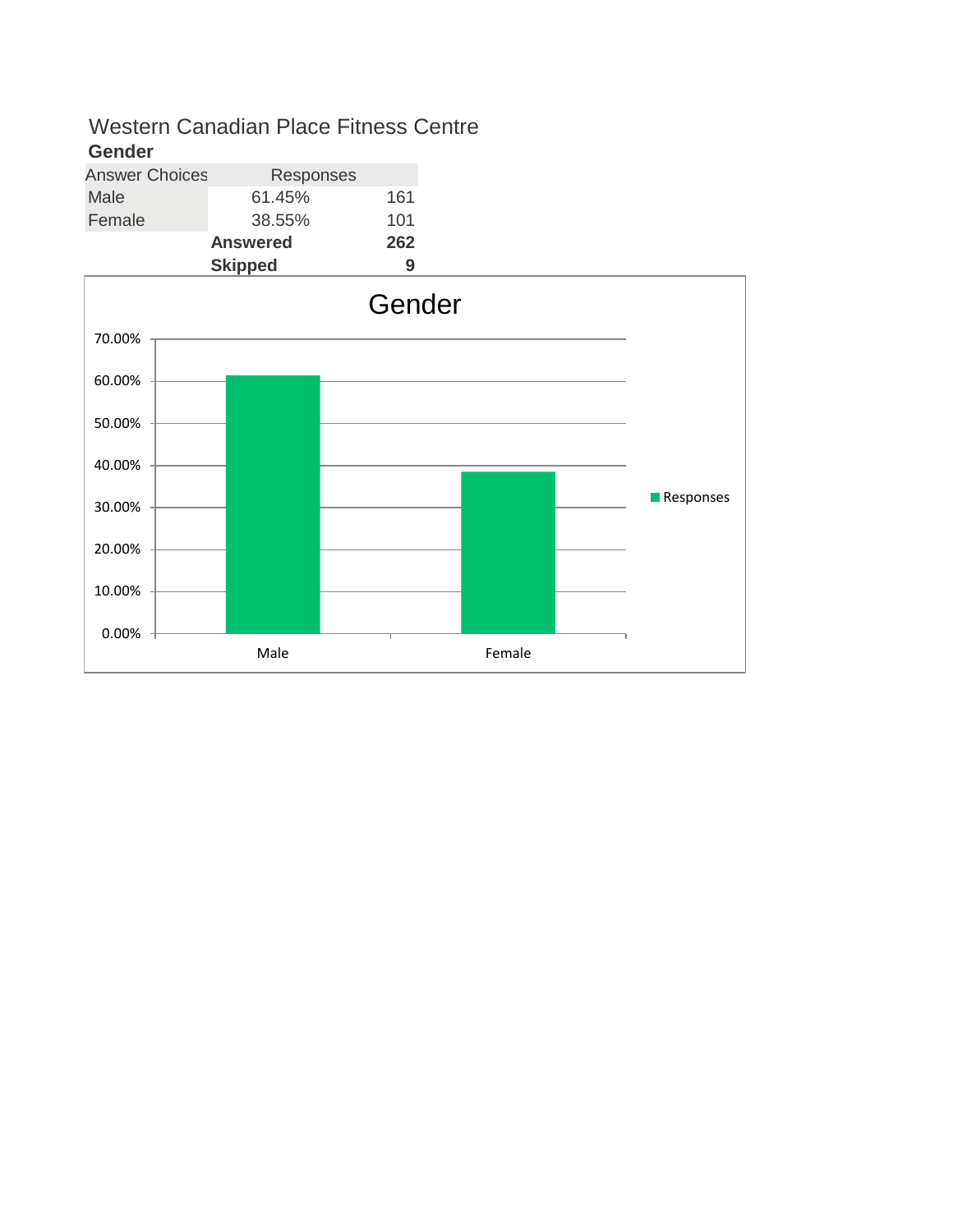#### **Age Range**

| <b>Answer Choices</b> | Responses       |        |
|-----------------------|-----------------|--------|
| 18-25                 | 5.34%           | 14     |
| 26-30                 | 12.60%          | 33     |
| $31 - 40$             | 27.48%          | 72     |
| 41-50                 | 24.05%          | 63     |
| 51-60                 | 24.05%          | 63     |
| $61+$                 | 5.73%           | 15     |
| $70+$                 | 0.76%           | 2      |
|                       | <b>Answered</b> | 262    |
|                       | outra a di      | $\sim$ |

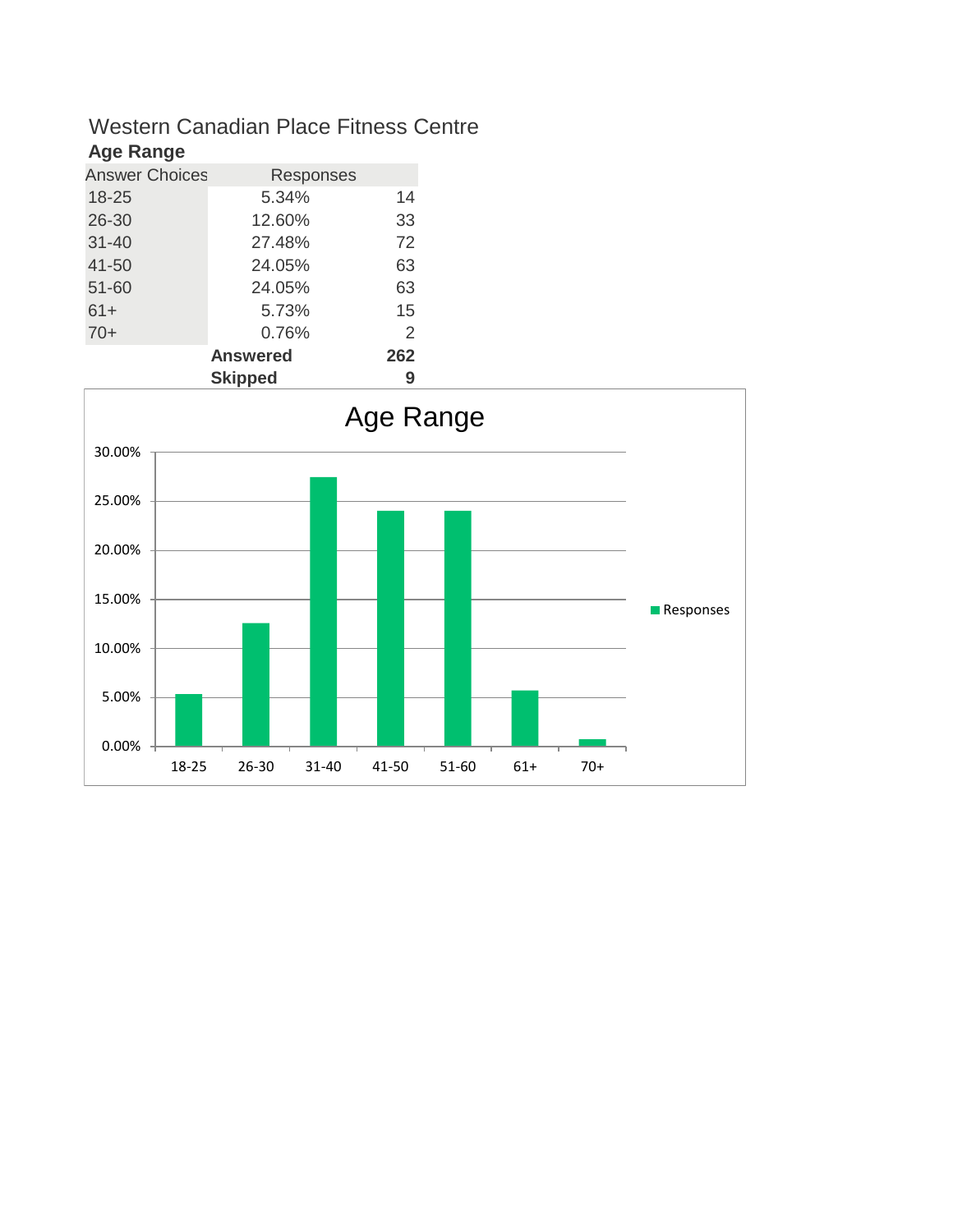### Western Canadian Place Fitness Centre **Length of time of continuous membership at Western Canadian Place Fitness Centre.**

| <b>Answer Choices</b> | Responses       |     |
|-----------------------|-----------------|-----|
| $0 - 1$ yr            | 22.52%          | 59  |
| $1 - 2$ yrs           | 10.31%          | 27  |
| $2 - 4$ yrs           | 18.32%          | 48  |
| $4 - 7$ yrs           | 20.23%          | 53  |
| 7 - 10 yrs            | 8.02%           | 21  |
| $10+$ yrs             | 20.61%          | 54  |
|                       | <b>Answered</b> | 262 |
|                       | <b>Skipped</b>  | 9   |

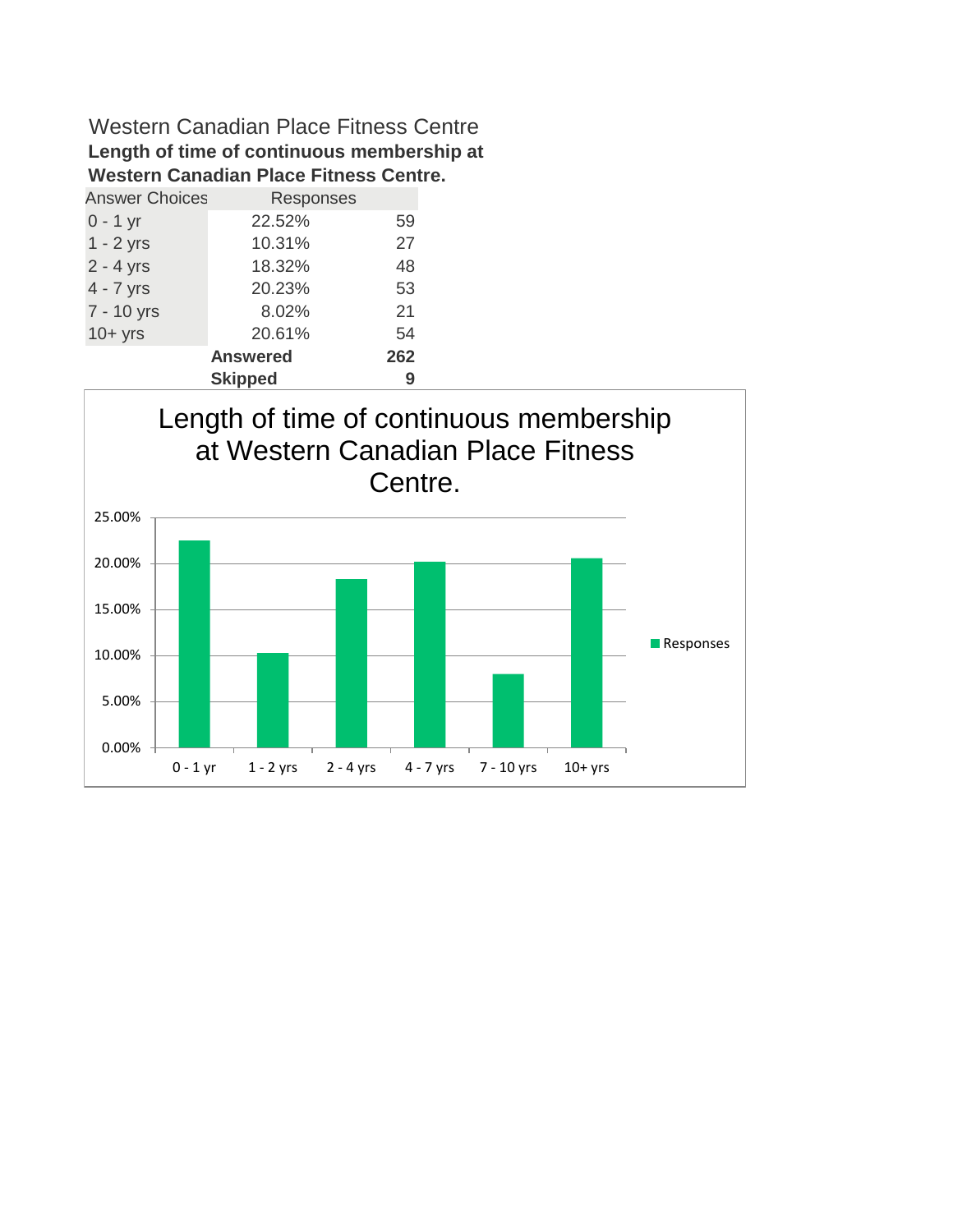| On average, now frequently do you come to use the |                 |     |
|---------------------------------------------------|-----------------|-----|
| <b>Answer Choices</b>                             | Responses       |     |
| 6+ times/week                                     | 2.67%           |     |
| $3 - 5x$ 's/week                                  | 69.47%          | 182 |
| 1 - 2 times/week                                  | 21.76%          | 57  |
| Less than 1 time/week                             | 6.11%           | 16  |
|                                                   | <b>Answered</b> | 262 |
|                                                   | <b>Skipped</b>  | 9   |



# **On average, how frequently do you come to use the Fitness Centre?**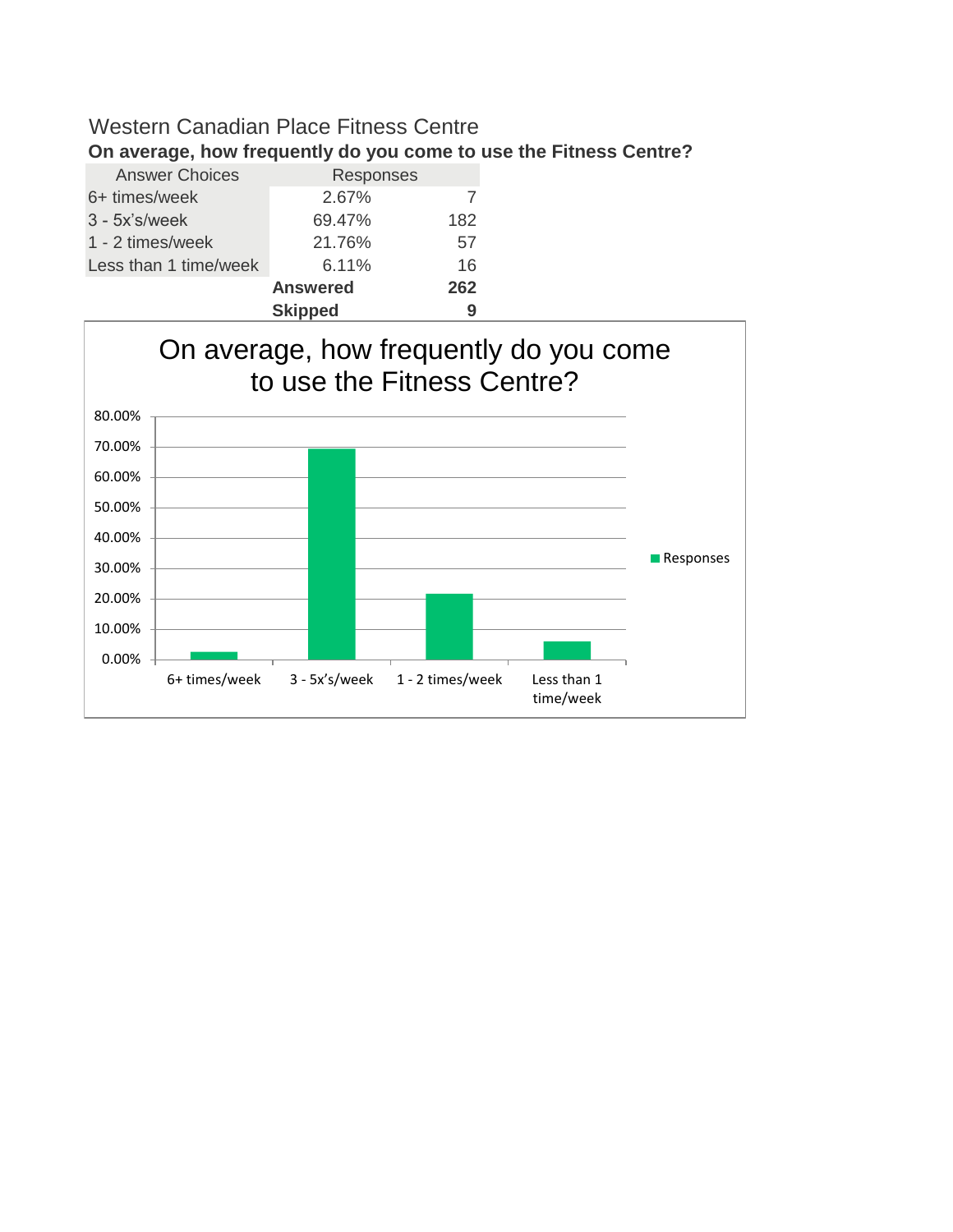#### **Membership Type**

| <b>Answer Choices</b> | Responses       |     |
|-----------------------|-----------------|-----|
| <b>Fitness</b>        | 92.75%          | 243 |
| Squash                | 7.25%           | 19  |
|                       | <b>Answered</b> | 262 |
|                       | <b>Skipped</b>  | g   |